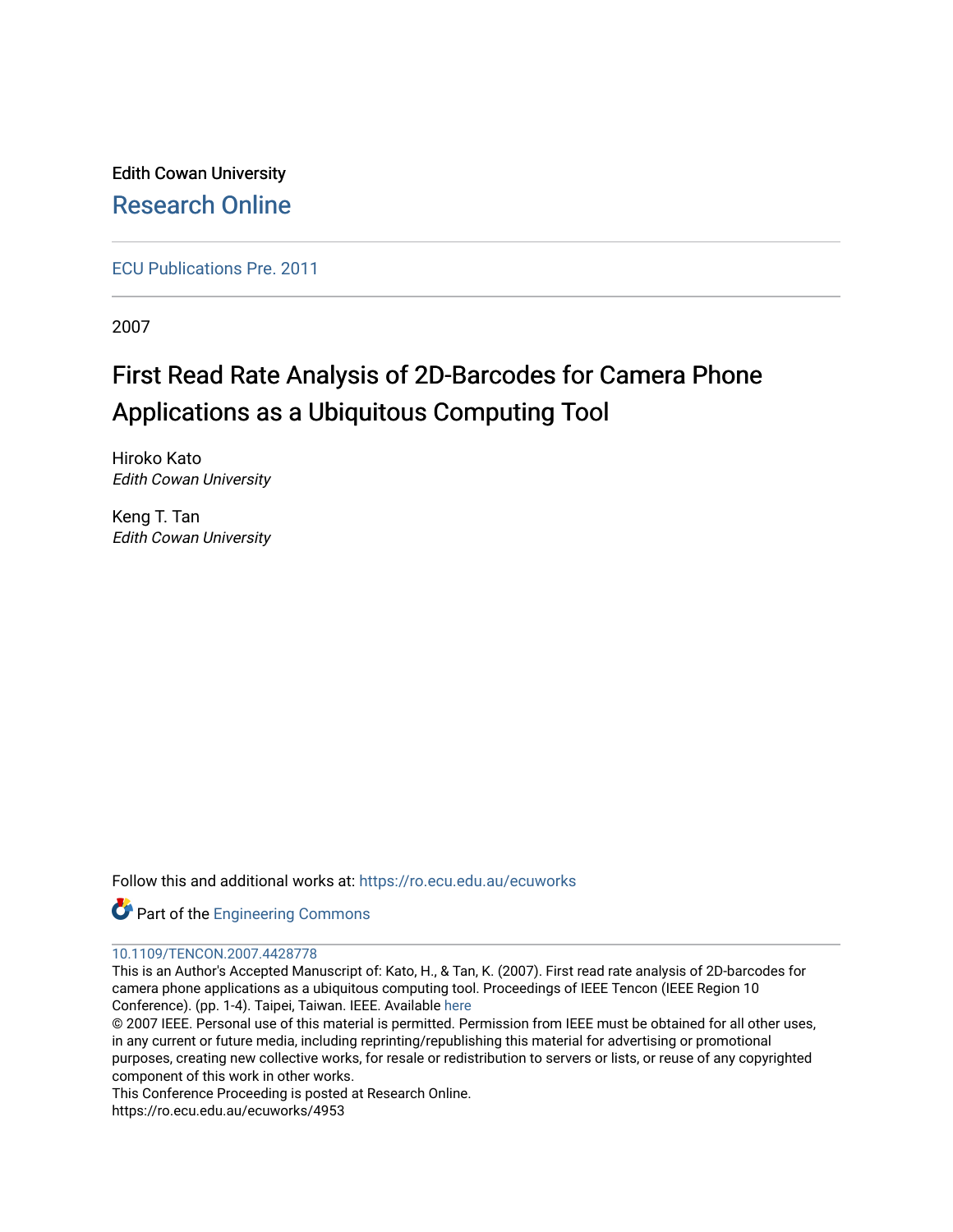# First read rate analysis of 2D-barcodes for camera phone applications as a ubiquitous computing tool.

H. Kato and K.T. Tan School of Computer Science and Information Science Edith Cowan University 2 Bradford Street Mount Lawley, WA 6050 AUSTRALIA

*Abstract-* **This paper presents a detailed study on the first read rate (FRR) of seven 2D-barcodes currently used for camera phone applications. The study revealed a few surprising observations. Through our analysis, we identified three key factors to improve the robustness of 2D-barcode reading, the range of the reading distance and the stability of the readers. This will contribute to the widespread use of 2D-barcode mobile technology as a ubiquitous computing tool.** 

# I. INTRODUCTION

Barcode is one of the most prevalent automatic identification, keyless data entry technologies. Traditional one dimensional (1D) barcode, which encodes limited number of globally unique digits, $<sup>1</sup>$  works as an index to a backend database. It</sup> enables efficient sales and inventory management, providing real-time information on products. However, the demand for a barcode that carries more data in less space rose in certain industries such as pharmaceutical industries, which resulted in the invention of two dimensional (2D) barcodes. Carrying data within itself, 2D-barcode works as a portable data file.

In recent years, the combination of two mobile technologies, namely 2D-barcodes and camera phones, is gaining popularity as a promising ubiquitous computing tool. With the integration of the built-in cameras, mobile phones can work as scanners, barcode readers and portable data storages, maintaining network connectivity. When used together with such camera phones, 2D-barcodes work as a tag to connect the digital and real world. The most popular application is to link camera phones to Web pages via 2D-barcodes. Saved in mobile phones, 2D-barcodes can also be used as portable data files such as etickets/e-coupons. They can be purchased and exchanged via Internet. E-tickets shown on the phone display can be scanned and verified at the check-in counter or reception with no attendants, which results in faster ticket handling. Furthermore, no paper is used, making it environmentally friendly.

2D-barcodes offer a variety of convenient, fun and exciting applications. Nonetheless, this new mobile application area is still at its infancy. One reason is that this technology as a ubiquitous computing tool has not reached its maturity, which affects their stability, reliability and usability. To address this issue, we have embarked on a detailed study [1, 2] of all the currently available 2D-barcodes. We have examined each 2Dbarcode system in terms of essential criteria for camera phone applications: data capacity, omni-directional symbol reading, error correction capability, support for low resolution cameras, reading robustness under different light conditions, legible distance of codes, security and multiple character-sets support.

In this paper, we present key factors that could enhance the robustness and usability of a 2D-barcode system<sup>2</sup> based on our analysis of the first read rates (FRRs) examination.

# II. 2D-BARCODES FOR CAMERA PHONE APPLICATIONS

More than thirty different 2D-barcodes are currently in use. At present, seven 2D-barcodes are used for camera phone applications among them. These are: QR Code [3], VeriCode [4], Data Matrix [5], mCode [6], Visual Code [7], ShotCode [8] and ColorCode [9]. Fig. 1 presents these 2D-barcode symbols.<sup>3</sup>

The first four 2D-barcodes were invented to improve data capacity. In addition to their higher data capacities, they have various useful features that enhance the reading robustness of the codes such as error detection and correction capability. Hence, these 2D-barcodes can operate as robust, portable data files. We call them "database 2D-barcode" hereafter. With database 2D-barcodes, users can access the information they need at anytime, anywhere, regardless of network connectivity.

As for the last three 2D-Barcodes, they focus more on robust and reliable reading, taking into account the reading limitations of built-in cameras in mobile phones. They differ greatly from database 2D-barcodes in terms of data capacity. Each 2Dbarcode basically works as an 'index' to link the digital and real world, relying on network connectivity to the Internet via mobile phones. We call them "index 2D-barcode", hereafter. The followings are brief description of each 2D-barcode, focusing the features that affect the robustness of reading.

# *A. Database 2D-barcodes*

QR Code is capable of encoding all types of data including symbols, binary and multimedia and so forth. The maximum data capacity of numeric, alphanumeric and binary is 7,089 characters, 4,296 characters and 2,953 bytes, respectively. By applying Reed-Solomon error correction coding, up to 30% of original data can be restored even if the symbol is damaged. Masking technique and structured append feature [2] are also useful to enhance reading reliability of QR code.

VeriCode® and VSCode® share many features except for their data capacity. The maximum data capacity of VeriCode® is 500 bytes, whereas VSCode® can store up to 4,151 bytes. Using Reed-Solomon, a high percentage of Error Detection And Correction (EDAC) capability (ranging from 15% to 25%) of VeriCode®/ VSCode® enables the encoded data to be 100% restored even if up to 35% of the symbol is damaged.

l

<sup>&</sup>lt;sup>2</sup> A 2D-barcode system includes 2D-barcode and its symbol, decoding software, and occasionally infrastructure to implement applications.<br> $3 \text{Calardode}$  was included as a condidate since its symbol.

ColorCode was included as a candidate since its symbol structure is two dimensional although it is sometimes referred to as a 3 dimensional code considering the use of color elements as another dimension.

 $11$  Some 1D-barcodes are able to encode alphanumeric and special characters.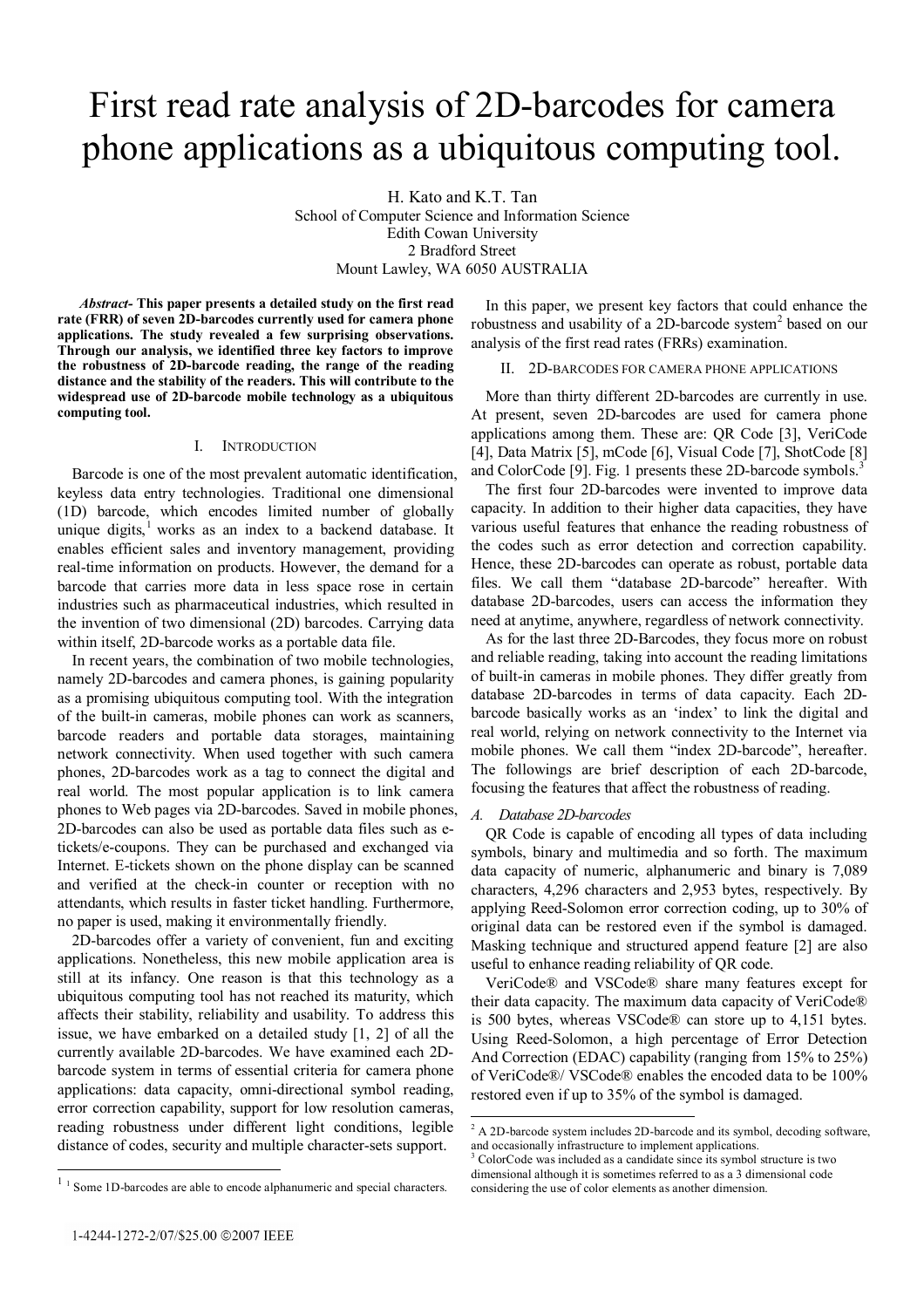

Figure 1. Examples of the  $2.5 \text{ cm}^2$  sample symbols with an identical data.

Data Matrix uses two types of error correction algorithms, depending on the Error Checking and Correcting (ECC) level employed. Whereas ECC level 000 to 140 use convolutional code error correction, ECC-200 uses Reed-Solomon. The former offers five different error correction levels.<sup>4</sup> However, the correction level of ECC-200 is determined by the symbol size. Although ECC-000 to ECC-140 is still available, ECC-200 is now in common use. The maximum data capacity of Data Matrix is 3116 numeric digits, 2335 alphanumeric characters, or 1556 bytes. Features to enhance Data Matrix's reading robustness include its small symbol size, structured append function and data compaction [2].

Semacode [10] and UpCode [11] have adopted the Data Matrix format. The difference between Semacode and UpCode is that the former is used as a database code encoding plain-text URL, whereas the latter basically works as an index code.

mCode is specifically developed to meet the needs of emerging camera phone applications. mCode was designed to maximize the data capacity within a given space. Examples are mCode's dot (called blob) finder patterns and special compression form used for encoding URL. The largest code size is 44×44, which carries approximately 150 bytes of data. With Reed-Solomon coding, mCode uses variable size error correction polynomial, which reduces unnecessary bit waste.

# *B. Index 2D-barcodes*

l

Visual code is the first 2D-barcode designed for camera phone applications from scratch. Visual Code System was developed to enable human-computer interactions using camera phones. Although the data capacity is limited (83 bits), Visual Code can function both as a portable database<sup>5</sup> and as an index to a remote database. For error detection and correction, Visual Code employs a (83, 76, 3) linear block code.

ShotCode stores an index consisting of 49 bits of data and provides links between the real and digital world, accessing remote databases. It was originally called SpotCode and was developed to enhance human-computer interactions [8]. SpotCode is a derivative of another circular 2D-barcode tag known as TRIP tag/code. TRIP code uses even parity check to detect possible decoding errors.

ColorCode has been used as an index-based code, encoding 10 digits. ColorCode includes a parity area that contains error parity check to detect any incorrect color recognition, which the system then corrects. The result of an exclusive operation (XOR) of code values in each column/row becomes the code value of the parity cell for the respective column/row, which is converted to its corresponding color value in the parity area of the symbol.

### III. FIRST READ RATE (FRR) ANALYSIS

As a final step to our initial study presented in [1, 2], we have analyzed the first read rate (FRR) of each sampled 2Dbarcode depicted in Fig. 1, where:

| First Read Rate (FRR) $=$ | Number of successful first reads |
|---------------------------|----------------------------------|
|                           | Number of attempted first reads  |

The metric allows us to quantitatively verify the result obtained in our previous study [1, 2] and gauge the reading reliability of a given 2D-barcode. Furthermore, there is no published data on the FRR of the sampled 2D-barcodes.

For the analysis, we have created 4 samples for each sampled 2D-barcode (see Fig. 1). We encoded an identical set of data in the first 2 samples in 2 different symbol sizes $<sup>6</sup>$  and repeated the</sup> same operation using another identical set of data<sup>7</sup>. Since some 2D-barcodes only encode URL, we used 2 different URLs as our test data: a short and a long URL. This is done to see how data density and symbol size affect the FRR of each barcode.

Each barcode sample was captured by 2 different camera phones: Nokia 6600 with a VGA camera and Nokia 6630 with 1.3 megapixels camera. This allows us to observe the relationship between FRR and camera resolution.

Utilizing Cold Cathode Fluorescent lights, we captured each sample image from the most appropriate distance<sup>8</sup> (between  $5$ and 25 cm away from the target) under three different lighting conditions: lighting on full power, half power<sup>9</sup> and no additional lighting (see Fig 2). The room used for the experiments was lit by fluorescent ceiling lights. Hence, ambient light still existed when no additional lighting is used. The experiments assume a user performing the symbol capture process, hence, a certain amount of tilt/rotation of the captured images is expected.



Figure 2. Light setting with top view (above) and front view (below).

 $\overline{\phantom{a}}$ 

<sup>4</sup> Error Checking and Correcting (ECC) 000 (0%), ECC 50 (2.8%), ECC 080(5.5%), ECC 100 (12.6%), ECC 140 (25%).

<sup>5</sup> A small amount of data such as phone numbers can be encoded and decoded from the code itself with no network connectivity.

<sup>6</sup>  $2.5 \text{ cm}^2$  and  $5.0 \text{ cm}^2$ 

<sup>7</sup> The percentage of error correction for all the QR Code and VSCode samples is set at 15%.

 $8$  Appropriate distance is subject to the reading software used, symbol size, data density, etc.

<sup>9</sup> It was administered in two ways: first, using the lights horizontally placed against the sample (light source 1 and 3 in Fig. 2) and then followed by those vertically placed (light source 2 and 4).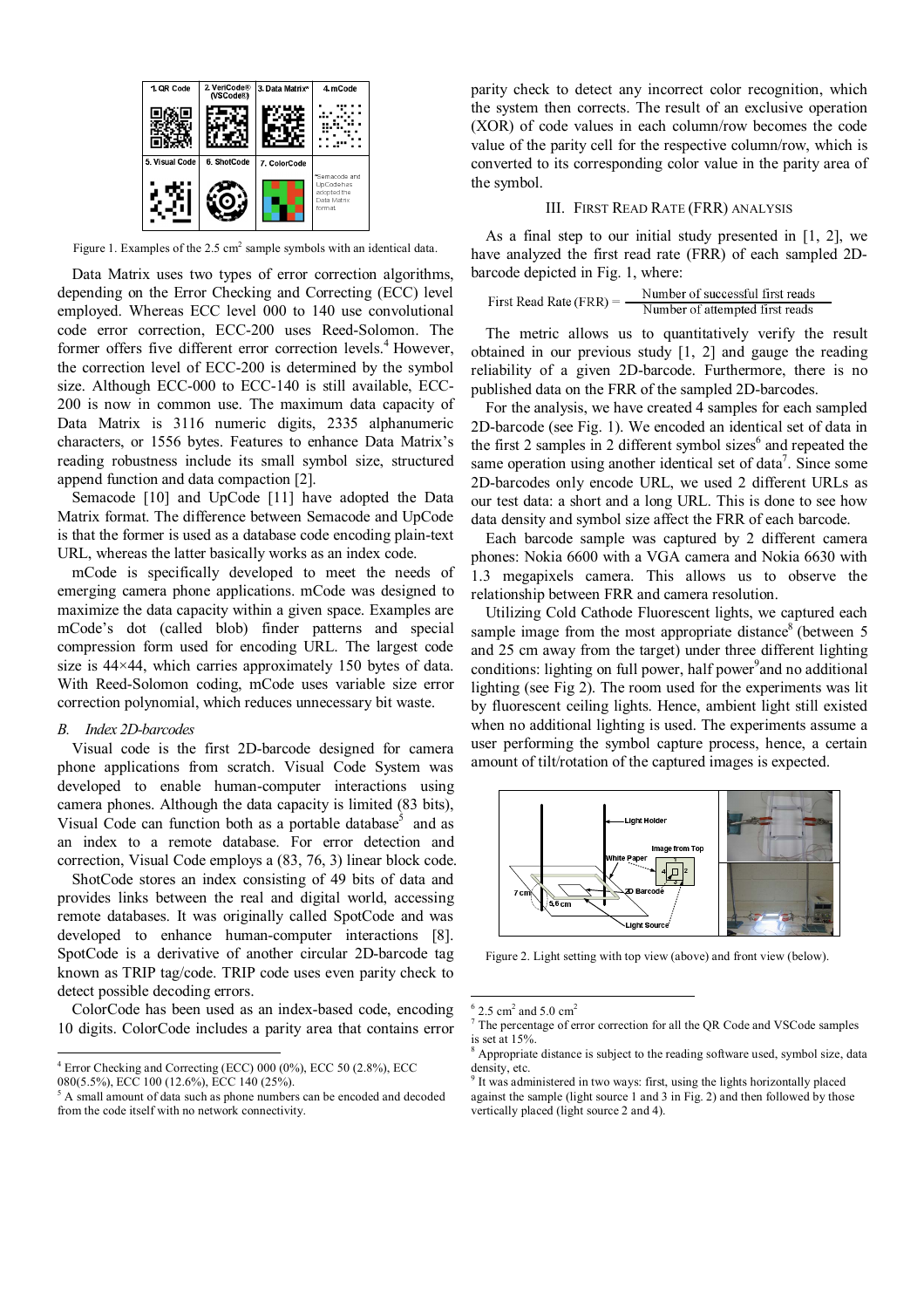We calculated the FRRs by the numbers of successful first reads out of the number of attempts (i.e. 50 times).

More than one readers were available for some 2D-barcodes. We conducted the FRR experiments with all the available readers.10 It should be noted that we used a personal computer (PC) based reader to decode VSCode symbols that are captured by the Nokia phones due to the unavailability of VSCode readers for camera phones.

# IV. EXPERIMENT RESULTS AND OBSERVATIONS

# *A. Comparison between Index and database 2D-barcode*

As far as FRRs are concerned, overall, index 2D-barcodes achieved better results (99.8%) than that of database 2Dbarcodes (91.5%). With the exception of ColorCode FRRs (99.0%), the FRRs of the index 2D-barcodes were 100% regardless of lighting condition, symbol size, camera resolution, or data capacity (see Table I). However, the difference in the FRRs between the index and the database 2D-barcodes was insignificant. The FRRs of newer database 2D-barcode readers (i.e. Quick Mark, UpCode , mCode, and the Kaywa reader used for decoding Data Matrix) were also 100%. Furthermore, UpCode reader, which was able to read Data Matrix as well as index UpCode, achieved 100% FRRs for both 2D-barcodes.

# *B. Effect of data density and symbol size on FRRs*

Unlike the index 2D-barcodes, factors such as symbol size and data density had a great impact on the FRRs of database 2Dbarcodes. Under the same conditions, the FRRs of larger symbols were always higher than that of smaller ones. Likewise, generally, the FRR of denser symbols was lower than that of sparser symbols. This is because data density, together with symbol size, determines the cell size of each symbol. Bigger symbol size with less data in a given print area means an increase in the cell size of a 2D-barcode symbol.

### *C. Relation between camera resolution and FRRs*

l

Higher camera resolution was not very important to read both black/white and color barcodes. This clearly rebuked the myth that we need expensive, high resolution camera to read color symbols. In fact, VGA camera often performed better than the 1.3 megapixels camera in terms of FRR.

According to Kozaki and Nishii [12], higher resolution of cameras does not always mean that they can produce better quality in images. This is especially true when the chargecoupled device (CCD) image sensor is implemented using the interline CCD (IT-CCD) architecture presented in Fig. 3, which is a standard for the current digital mobile phone cameras. We

TABLE I MEAN FRR (IN %) OF EACH SAMPLE 2D-BARCODE IN DIFFERENT SYMBOL SIZES, DATA DENSITY AND CAMERA RESOLUTIONS

|              | Symbol Size<br>(sq.cm <sup>2</sup> )  | OR Code         |                 |                             |             | <b>VSCode®</b><br>Data Matrix |                    |                 |                           |                    |         | mCode            |                                    |                           |      |
|--------------|---------------------------------------|-----------------|-----------------|-----------------------------|-------------|-------------------------------|--------------------|-----------------|---------------------------|--------------------|---------|------------------|------------------------------------|---------------------------|------|
| Data Density |                                       | Kawwa<br>reader |                 | <b>Ouick Mark</b><br>reader |             | PC<br>reader                  |                    | Kawwa<br>reader |                           | Semacode<br>reader |         | UpCode<br>reader |                                    | <b>Built-in</b><br>reader |      |
|              |                                       | <b>VGA</b>      | 1.3M            | <b>VGA</b>                  | 1.3M        | <b>VGA</b>                    | 1.3M               | <b>VGA</b>      | 1.3M                      | <b>VGA</b>         | 1.3M    | <b>VGA</b>       | 1.3M                               | <b>VGA</b>                | 1.3M |
| Š            | 25                                    | 100             | 100             | 100                         | 100         | 88.7                          | 77.3               | 100             | 100                       | 97.3               | 97.3    | 100              | 100                                | 100                       | 100  |
|              | ្ល                                    | 100             | 100             | 100                         | 100         | 100                           | 87.3               | 100             | 100                       | 99.3               | 99.3    | 100              | 100                                | 100                       | 100  |
| <b>High</b>  | 25                                    | 0               | $\Omega$        | 100                         | 100         | 60                            | 54.6               | 100             | 100                       | 69.3               | 14      | 100              | 100                                | 100                       | 100  |
|              | នី                                    | 100             | 100             | 100                         | 100         | 95.3                          | 100                | 100             | 100                       | 93.3               | 92      | 100              | 100                                | 100                       | 100  |
|              |                                       |                 |                 |                             |             |                               |                    |                 |                           |                    |         |                  |                                    |                           |      |
|              |                                       |                 |                 |                             |             |                               |                    |                 |                           |                    |         |                  |                                    |                           |      |
|              |                                       |                 | UpCode          |                             | Visual Code |                               | ShotCode           |                 | ColorCode                 |                    |         | ColorCode        |                                    |                           |      |
|              |                                       | reader          | <b>Built-in</b> | <b>Built-in</b><br>reader   |             |                               | Built-in<br>reader |                 | <b>Built-in</b><br>reader |                    |         |                  | ColorCode reader<br>for Nokia 6630 |                           |      |
| Data Density | Symbol Size<br>$(\mathfrak{sq.cm}^2)$ | <b>VGA</b>      | 1.3M            | <b>VGA</b>                  | 1.3M        | <b>VGA</b>                    | 1.3M               | <b>VGA</b>      | 1.3M                      |                    | v 2.0.3 | Java             |                                    | SymbianOS<br>v 1.1.0      |      |
|              | 25                                    | 100             | 100             | 100                         | 100         | 100                           | 100                | 98              | 100                       |                    |         | 98               |                                    | 100                       |      |
| Š            | នី                                    | 100             | 100             | 100                         | 100         | 100                           | 100                | 98              | 100                       |                    |         | 96.7             |                                    | 100                       |      |
| 与<br>王       | 25                                    | 100             | 100             | 100                         | 100         | 100                           | 100                | 98              | 100                       |                    |         | 98.6             |                                    | 100                       |      |

shall not get into the details of IT-CCD architectures, but a brief explanation should be appropriate.

A pixel is the basic unit of a digitized image. If the camera resolution is 1.3 megapixels, the surface of the CCD is divided into 1,300,000 pixels. The source of digital data is "light." To create a digital image data, firstly the CCD converts light captured via the photo-diode to electric charges, which are then gathered and sent to an amplifier via the Vertical CCD (VCCD) and horizontal CCD (HCCD). That is, each pixel is divided into two parts in the IT-CCD architecture.

When the camera resolution is increased, for example, from VGA (640  $\times$  480) to 1.3 megapixels (1280  $\times$  960) without changing the size of the CCD, both the size of the photo-diode and VCCD of each pixel would become one fourth of their original sizes. The problem is that we cannot reduce the size of the VCCD as small as one fourth of its original size and hence, the size of the photo-diode suffers. The photo-diode becomes even smaller than one fourth of its original size, which in turn reduces its surface to capture light, thus, degrading the quality of the captured image. Increasing the camera resolution may enable pinpoint accuracies. But, this has negative effect on the efficient capture of light in the IT-CCD architecture. This may explains our observations that the performance of VGA camera was better than that of the 1.3 megapixels.



Figure 3. The effect on IT-CCD when resolution increases from VGA to 1.3 megapixels.

<sup>&</sup>lt;sup>10</sup> VS Code reader was provided by Veritec Iconix Ventures Inc. (http://www.vi-vi.com/index.asp). Other publicly available readers were obtained from following sources: QuickMark < SimpleAct Inc.: http://www.quickmark.com.tw/English/download.html>, Kaywa <Kaywa™: http://reader.kaywa.com/>, Semacode <Semacode Corporation: http://semacode.org/about/hardware/>, mCode < Nextcode Corporation: http://www.connexto.com/Join.aspx>, Visual Code <ETH Zürich: http://www.inf.ethz.ch/personal/rohs/visualcodes/> , ShotCode <OP3: http://www.shotcode.com/download>, ColorCode < ColorZip SEA Pte Ltd. : http://www.colorcode.com.sg/Download.html >, UpCpde < UpCpde Ltd.: http://www.upc.fi/en/upcode/instructions/>